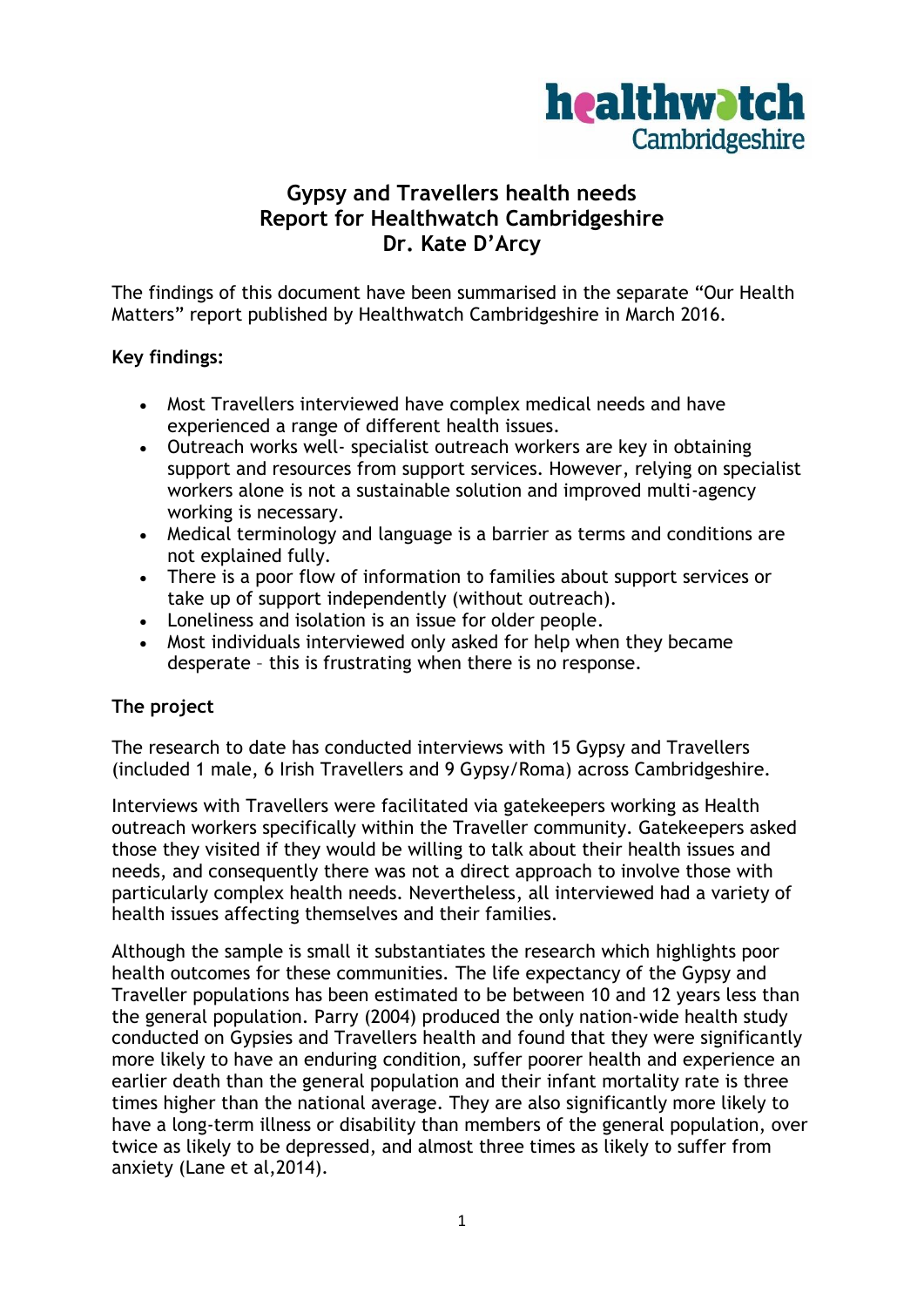Complex medical needs and issues were common in discussing about individual's own health care and their families. Loneliness and isolation was a real issue for older people living on sites and in housing, but more so in housing as they are less visible.

Overall it was very clear that there was a poor flow of information reaching Traveller people which also affected the support they received and the reporting they do. Those with diagnoses and in need of support had often suffered for a long time without relevant support services; this tended only to be alleviated through the help of the outreach worker.

### **Support, Information and Medical Language**

Information individuals did receive from mainstream services (doctors and hospitals) often used medical terms which people found unclear. In one case, a research participant had to research her condition on the Internet, only to find out it was a form of cancer and then had to deal with processing this information herself. No-one interviewed was able to name or suggest services that could help with depression or violence, other than reporting to the police or telling the outreach worker.

In discussions about health and health needs there was a sense that Travellers want to be seen as strong and able to manage and only ask for help when they are really desperate. Research about health-related beliefs among Traveller communities (Cleemput et al, 2007) confirms this:

Stoicism and self-reliance were specific beliefs that were described as intrinsic for Gypsies and Travellers, arising from their experience of adversity and portrayed as necessary for survival. They were associated with the understatement of chronic ill health, commonly expressed as being tough and not admitting or succumbing to minor health complaints.

People do only ask for help when they are desperate – this can lead to frustration if there is no response at this point, which is reflected in the quote below:

I don't feel well at all. When I go to doctors, I have to keep waiting. I missed 2 appointments because I have been so sick. I then went to make a new appointment and they tell me they have none. They don't understand how much pain I am in. I cannot get up to doctors I said. She said you have a review for your lungs but you might not be able to get a general appointment until July if you don't phone by 2.30. This is what I am saying – you could be dead here! Some days I do not even wash- I do not go out of the caravan here. Not to the shop. I went to Primark and my legs just gave way. I could not stand. Collapsed.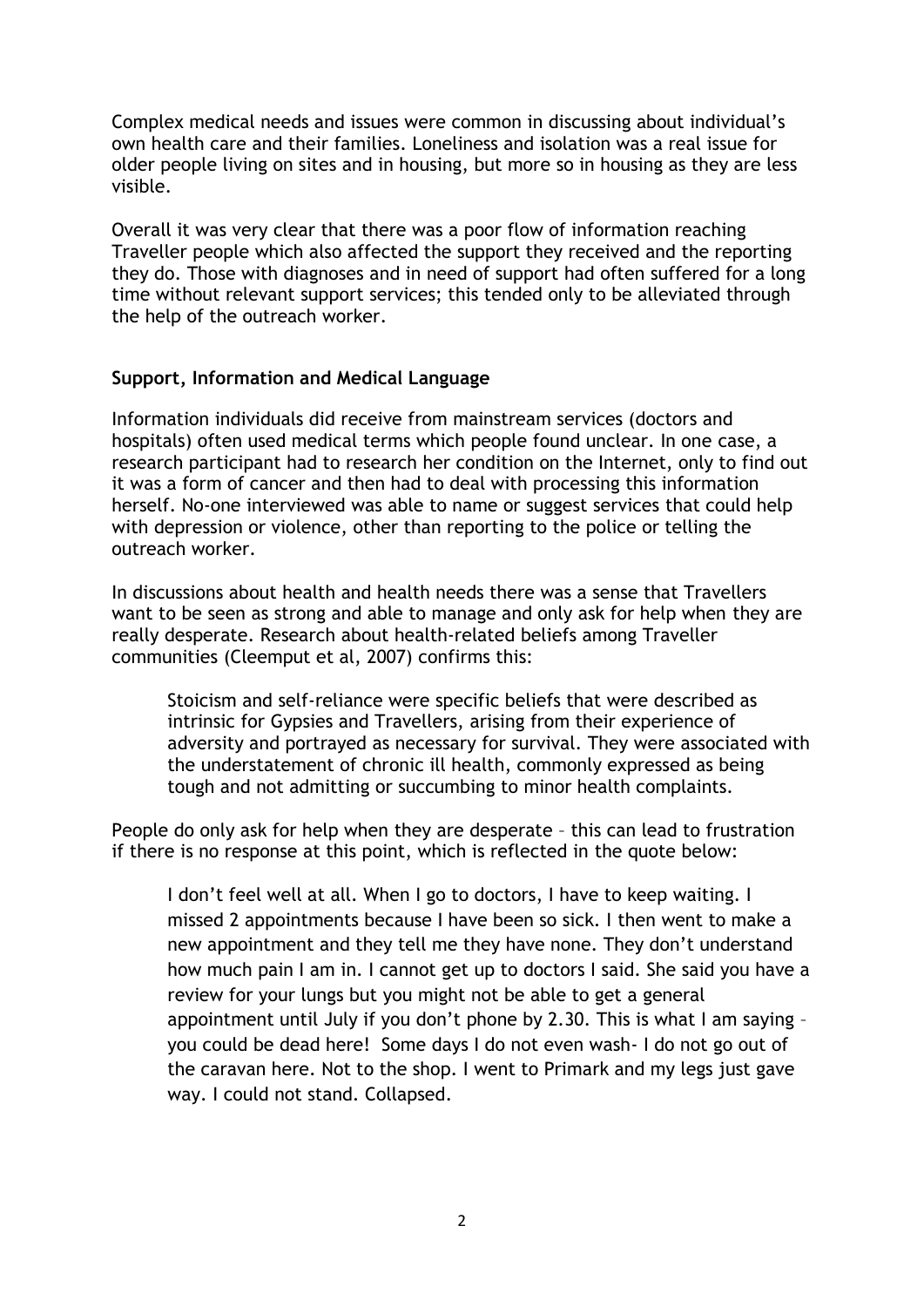This research participant had a range of serious medical conditions and also spoke of her isolation and depressive episodes. Multiple health needs are referred to as 'complex multimorbidity' in the health field. Multimorbidity is defined by having 2 or more disorders and is characterised by complex interactions of co-existing diseases where a medical approach focused on a single disease does not suffice. The 15 research participants were not selected for these reasons, but they did all have a range of health issues, thus findings support the research that indicates Travellers' health issues are severe.

*"My life is a health issue..I have that many things wrong with me I would not know where to start! Every time I go to the doctor I have more.*"

Issues were related to the particular condition of their health and basic challenges like collecting medication. One lady explained that she needed to take regular medication and has a nebuliser at home. Obtaining her medication from the local chemists could be an issue as it was too far to walk (five5 miles) and she did not drive.

"Sometimes my medication is up there (chemist) for two - three days before I can get it. If not raining someone like my daughter will walk up with her little girls. Not too bad in summer – but winter not easy. Winter is bad."

Within families there were health consequences for those who were caring for example becoming anaemic due to the heavy caring workload:

When he is restless…for example - 3 nights ago I heard a noise and he had gone from his bed – [she found him outside on the ground, he had grazed his back open].

There was no toilet in the home so everyone had to go outside. The family eventually received funding to get a toilet put in but needed to organise someone to fit it, which was taking a long time.

Low literacy levels among the adult Traveller population (Equality and Human Rights commission, 2010) are an issue for awareness raising, engagement in health consultations and taking medication and understanding conditions and medical diagnosis. Where there was no access to 'readers' in the family or close-by, people relied on chemists or doctors to explain medication; they would use colour or package size coding to organise what needed to be taken when and felt a huge sense of responsibility about medication when caring for others.

Getting doctors' appointments was a regular complaint, although many were happy with general health services some people felt they were discriminated against because they were a Traveller or because they could not access new technologies. For example, on-line booking of appointments or using text messages when they could not use these technologies.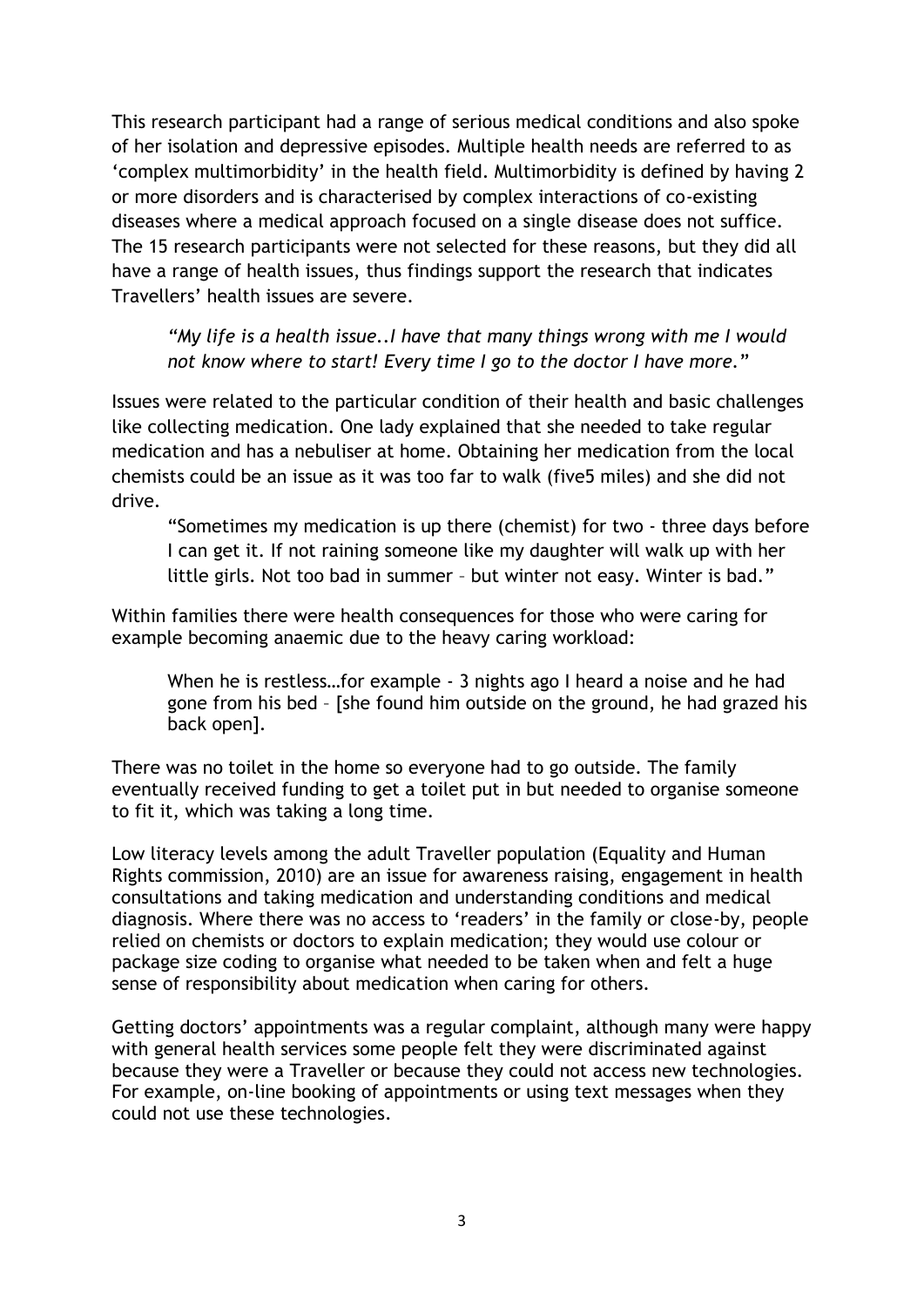One woman had been waiting for 6 months for an operation on her shoulder:

*"I don't think we get a fair crack of the whip…Travelling people…we get a worse service, there seems to be one rule for them and one for us."*

When asked if she wanted to complain, or knew how to, she reported that she was learning to read and write to do just that. Critical questions were being asked on one site where it had been noted by several families that when they called for doctors' appointments they were often refused, however if the outreach worker called on their behalf they were successful.

Thus basic practicalities and additional needs often added to the stress and workload of caring for others. Outreach workers played a vital role in accessing support for minor and serious medical conditions and needs – arranging operations, helping secure referrals to other services to check on peg-feeds or catheter and driving people to appointments at the dentist, doctor or hospital.

### **Outreach**

Outreach has traditionally been the way to engage hard to reach groups, as services recognise that an 'open door' policy will not draw them in. Save the Children (2007) confirm that there is evidence of Gypsy, Roma and Traveller families remaining excluded from many mainstream services and opportunities, particularly health and education services. They explain:

an 'open door' policy in itself is not enough: an institution or system and the service it provides is in effect closed to anyone who does not know it and has no relationship with it (p.3).

Carr (2011) undertook research into the effectiveness and cost effectiveness of outreach programmes in improving the health of Traveller communities. Outreach was incorporated in this research to engage with different research participants. Carr found that outreach is a trust-building exercise which can ultimately improve participation in services. Developing the relationships is time consuming and not necessarily cost-effective, nevertheless the process demonstrates services' commitment and reliability and can in the longer term ensure that interventions are implemented effectively and can build capacity with and in communities. Interventions can also change attitudes and awareness of specific issues within the community. Carr's study reported on one project which addressed domestic violence, long-established relationships within the Traveller community facilitated engagement on a sensitive topic and contributed to building capacity in the community, and to developing social capital.

Unfortunately, this is not common practice across all services. Moreover, specialist outreach takes up a large amount of time per patient meaning that workers cannot cover everyone who needs help. Mainstream services are required to work alongside specialists in order to ensure a regular flow of communication and service provision for the whole community.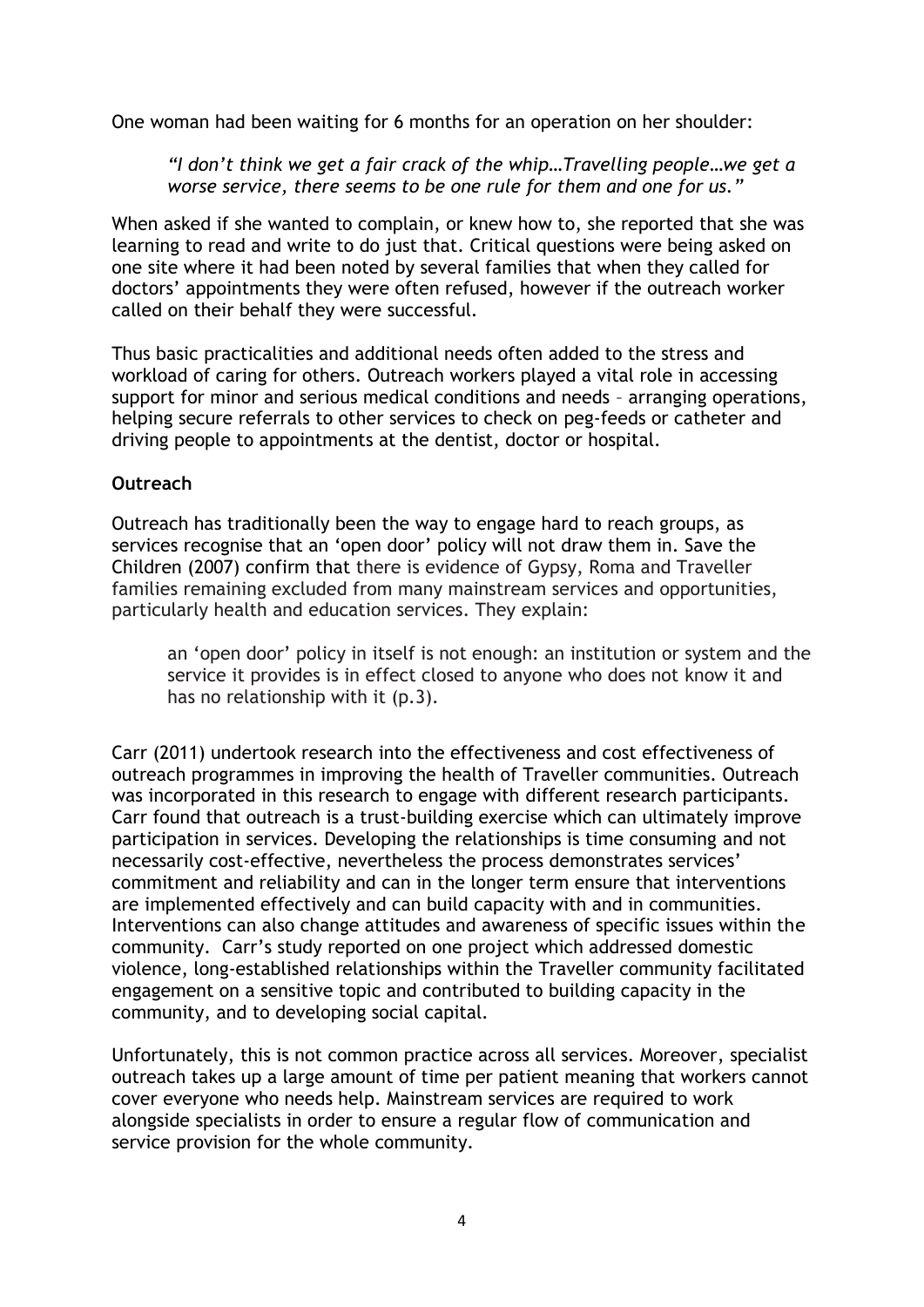Observing general health access and service provision highlighted the poor communication flow between Travellers and mainstream services. Information from services is not being received by Travellers and their voices are not being heard by services. It can be proposed therefore that if individuals have difficulty accessing support for general conditions that their confidence in reporting more complex issues and seeking support for themselves for depression or domestic violence is limited.

### **Sensitive subjects**

Interviews with Travellers were loosely structured on access and experiences of mainstream and specific services, their own health needs and their families' needs. Scenarios about depression, pregnancy and domestic violence were described to gain an idea about Travellers' understanding of available support for sensitive issues. Findings suggest that most Traveller women were open to such discussions but once again it was very clear that they had limited information about wider support services and who they should go to with mental health issues and domestic violence other than the police and their doctor.

A mother was seriously worried about her youngest daughter's mental health and she described a range of obsessive compulsive behaviours. Mum finally got a family worker to support after asking for 5 years. However, she is worried that this is not enough as she feels she needs specific medical attention for her disorders. As three out of four of her older siblings have had similar issues she wanted support early to avoid the problems this had led for her older children – exclusions from school and involvement in crime. The daughter is in school but they do not seem to have offered support.

## **Conclusion**

This report has documented just a few of the health needs and issues found among a small sample of Traveller families across different areas of Cambridgeshire. Findings reveal that health issues for Travellers are significant and that there is a lack of support and information for their needs. As marginalized communities they should be a priority, yet it seems that many are highly reliant on specific outreach workers, rather than mainstream services.

This research process opened up discussions with service users to collect important information on prevalence and need, will be of interest to a range specific and general health providers and support services. Today services are delivered on evidence-based need. Without accurate information about Traveller families and the issues they experience service provision will simply not be made available. Further research is needed to gain a better understanding of Travellers needs across Cambridgeshire.

Our existing approach had started with data collection and this will be used to formulate appropriate interventions and develop and evaluate these with Traveller and Roma communities themselves. Responding to the issues raised in this report requires no miracle; but it does require us to take the needs of Travellers seriously. Travellers represent communities who already have the poorest outcomes and this should no longer be allowed to continue.